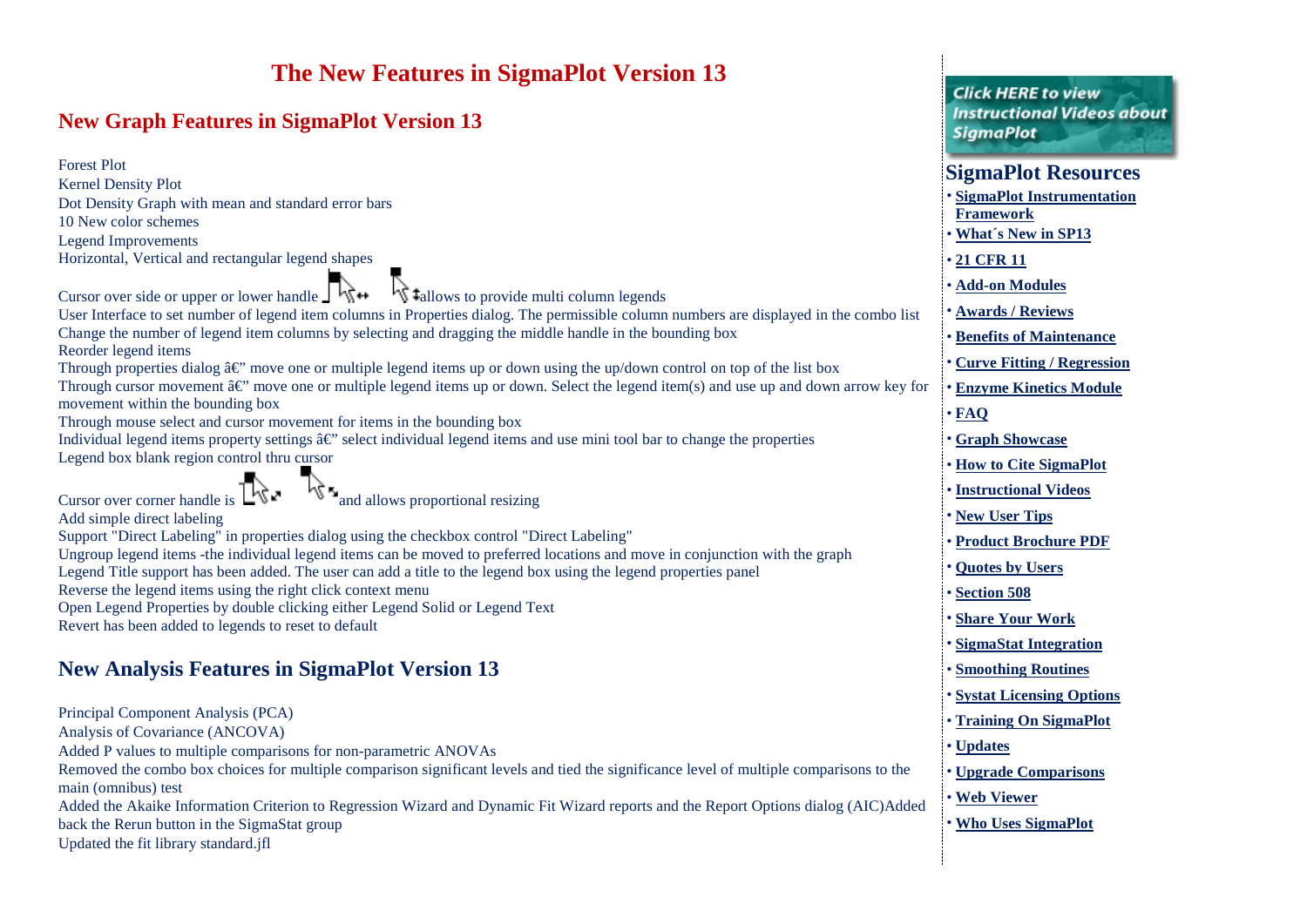Added probability functions, to now include 24, for curve fitting or function visualization The tolerance value for all equations has been modified to use "e-notation" instead of fixed decimal. This allows the user to read the value without scrolling Added seven weighting functions to all curve fit equations in standard.jfl. There is a slight variant added for 3D equations

## **New User Interface Features in SigmaPlot Version 13**

Rearrange Notebook items by dragging New SigmaPlot tutorial PDF file Line widths from a worksheet column

## **New Import/Export Features in SigmaPlot Version 13**

Added the SVG and SWF file formats for scalable vector graphics export Added vector PDF export to improve on the existing raster PDF File import and export support is added for Versions 13 and 14 of Minitab, Version 9 of SAS, Version 19 of SPSS and Version 13 of Symphony

Copyright © 2014 Systat Software Inc. - All Rights Reserved.





**Academac Software Solutions**

Yossi Gerard Elline

**Sales & Marketing Manager** POB 2753 Kadima 60920 Israel

● 972 (0)9 7661823

972 (0)9 7661872

»**[Feedback](http://www.sigmaplot.com/products/feedback.php)** » **[Register Your SigmaPlot Online](http://www.sigmaplot.com/products/register-prod.php)**

» **[Support](http://www.sigmaplot.com/support/index.php)**